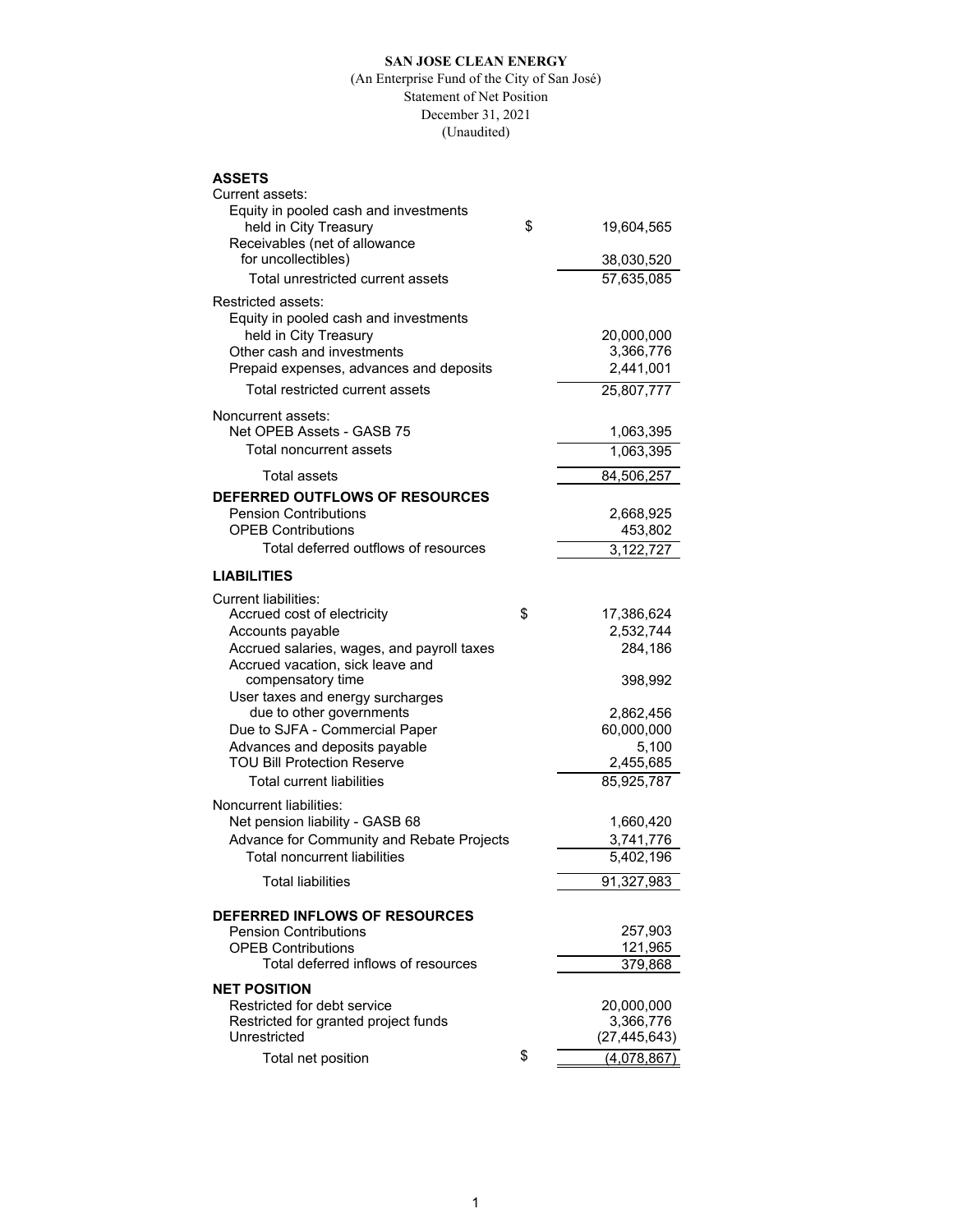## **SAN JOSE CLEAN ENERGY**

## (An Enterprise Fund of the City of San José) Statement of Revenues, Expenses, and Changes in Fund Net Position For the Period July 1, 2021 to December 31, 2021 (Unaudited)

| <b>OPERATING REVENUES</b>                     |                   |
|-----------------------------------------------|-------------------|
| Power sales                                   | \$<br>144,917,242 |
| Total operating revenues                      | 144,917,242       |
| <b>OPERATING EXPENSES</b>                     |                   |
| Power purchases                               | 166,348,165       |
| Operations and maintenance                    | 4,470,169         |
| General and administrative                    | 5,213,153         |
| Total operating expenses                      | 176,031,487       |
| Operating income (loss)                       | (31, 114, 245)    |
| <b>NONOPERATING REVENUES (EXPENSES)</b>       |                   |
| <b>Investment Revenue</b>                     | 7,103             |
| Interest Expense                              | (19, 121)         |
| Letter of Credit Fees                         | (560, 812)        |
| <b>Commercial Paper Fees</b>                  | (211, 887)        |
| Other revenues                                | 1,700,000         |
| Intergovernmental Payment to City of San Jose | (220, 450)        |
| Net nonoperating revenues (expenses)          | 694,833           |
| Income (loss) before capital contributions,   |                   |
| commerical paper/short-term notes payable     | (30, 419, 412)    |
| Change in net position                        | (30, 419, 412)    |
| Total net position - beginning                | 26,340,545        |
| Total net assets - ending                     | \$<br>(4,078,867) |